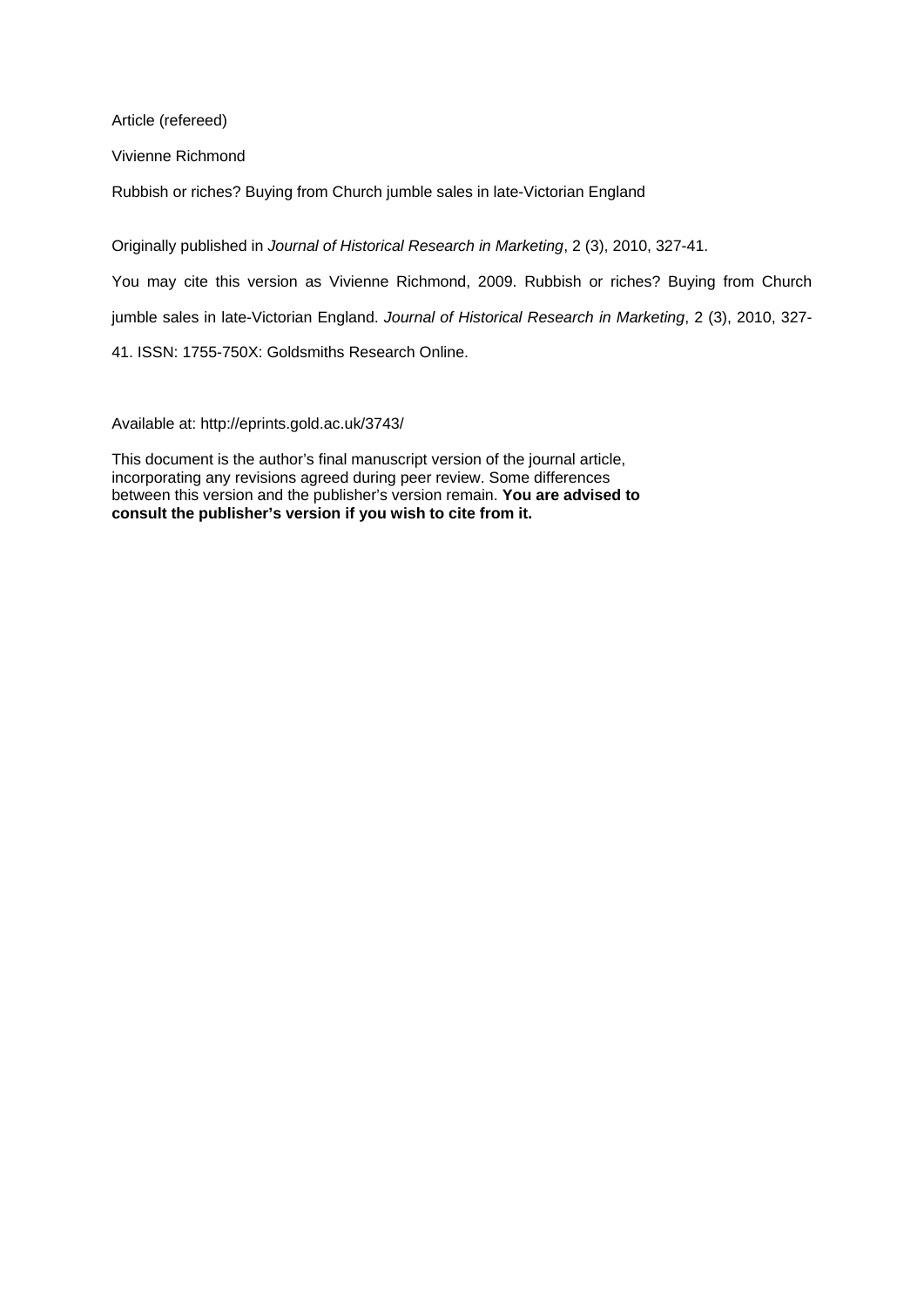#### **Vivienne Richmond**

### **Rubbish or riches? Buying from Church jumble sales in late-Victorian England**

Jumble sales are a curiously neglected sector of the second-hand trade. They originated in the rummage sale, which was "a clearance sale of unclaimed goods at the docks", derived from the French *arrumage*, meaning stowage on a ship (*Oxford English Dictionary*). So, in 1816, a House of Commons Select Committee heard that the Earl of Elgin had bought a quantity of "packages ... [left] without direction" at a custom-house "rummage sale" and thus acquired one of the Parthenon marbles. (He believed the packages contained the marble sculptures he had himself taken from the Parthenon, and then lost track of while imprisoned in France. In fact they turned out to contain articles, including a metope, shipped from Athens by the French Ambassador to the Ottoman Porte.) (Anon., 1816, p. 44).

Rummage, however, also meant lumber or rubbish more generally, and by the closing decades of the nineteenth century rummage sales more usually referred to local charitable endeavours selling second-hand goods to the poor. The Anglican church appears to have taken the lead in the organisation and spread of these events, which were also increasingly known as jumble sales [1]. The *Oxford English Dictionary* gives the earliest citation of "jumble sale" as 1898 (*Oxford English Dictionary*), but the term was in use at least a decade earlier, in October 1888, when the parish magazine of St. Mary Newington, south London, announced a forthcoming "Jumble Sale". Furthermore, the announcement assumed readers would know what a jumble sale was, suggesting this was not St. Mary's first (*St. Mary Newington Parish Magazine*, October 1888) [2].

"Rummage" sales continue in the United States and early English jumble sales were sometimes called by other names that intimate a transatlantic, as well as a maritime, influence, as with the car-boot and garage sales of the late twentieth century. Moreton, in Shropshire, for example, advertised a "Jumble Sale or American Fair" in December 1892 (*The Parish Magazine for Oswestry, Whittington, Moreton, Welsh Frankton, The Lodge, Trefonen and Other Neighbouring Parishes*, December 1892). A month later, Camden Church, Camberwell, announced a "Grand American Rummage Sale", which was subsequently referred to as both a "Rummage" and a "Jumble" sale (*Camden Parish Magazine*, January and May 1893, January and April 1894) [3]. Such interchange of terms continued into the twentieth century.

Jumble sales were rapidly absorbed into the domestic economies of the poor. In 1891, the editor of an Essex magazine, fearing that "readers may not know what a Jumble sale is", felt it necessary to "just mention" that it was "a sale of disused articles of clothing, &c., which the working classes are glad to purchase" (*Loughton Parish Magazine*, December 1891). Elsewhere, however, the jumble sale was already a familiar event (see, for example, *St. Mildred's, Lee, Parish Magazine & Parochial Record*, December 1889, December 1890). Word spread from parish to parish, so that although Camden Church, Camberwell, still had "but a slight acquaintance" with jumble sales in 1893, it knew they had "done wonders in other districts" (*Camden*, May 1893). By 1895, they were still "quite a novelty in Pinner" (*Pinner Parish Magazine,* April 1895), but within a couple of years, from Lancashire in the north-west (*Emmanuel Parish Magazine*, January 1897), to Sussex in the south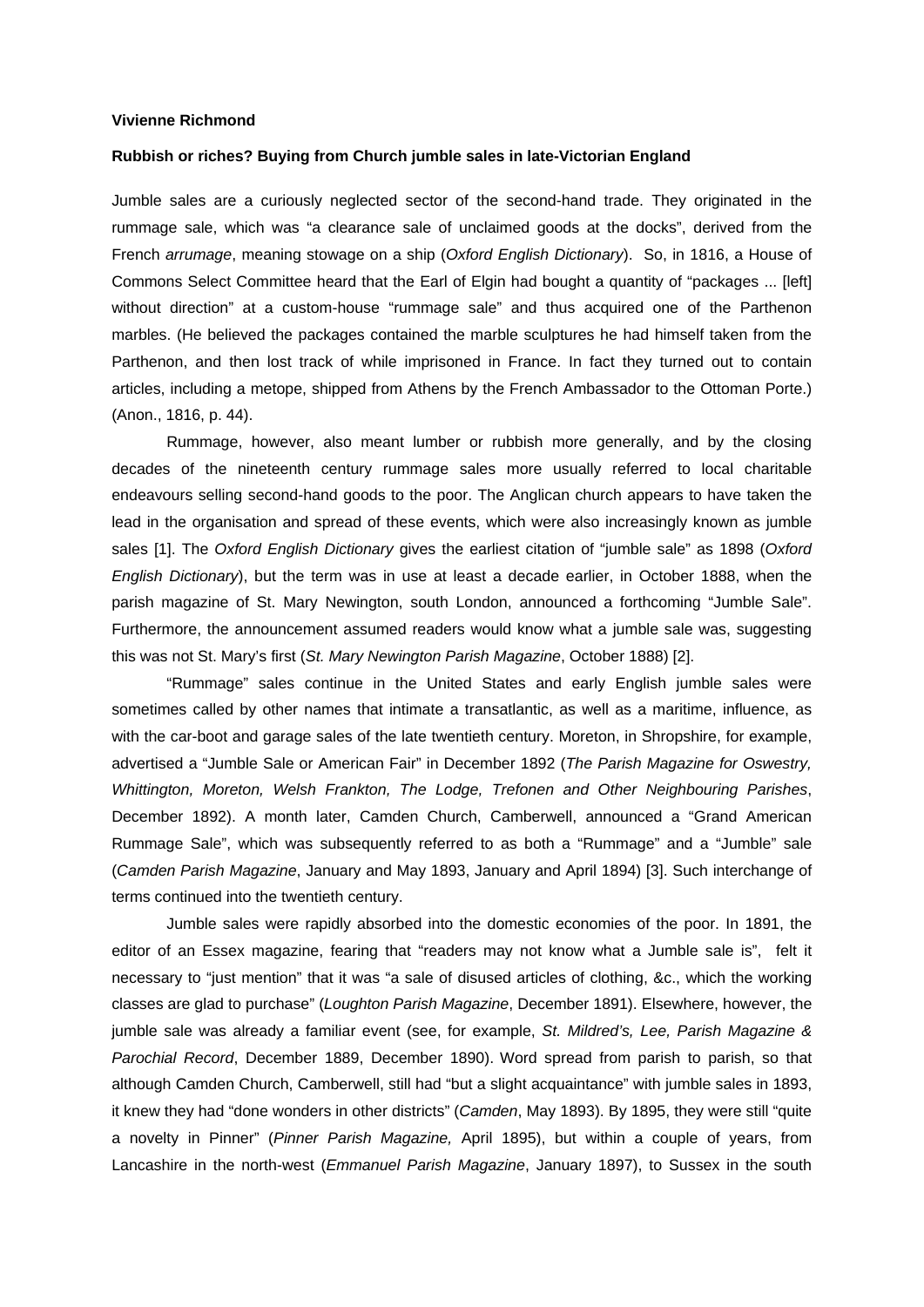(*Forest Row Parish Magazine*, December 1894), and from Shropshire in the West Midlands (*Oswestry et al.*, December 1892), to Essex in the south-east (*Loughton*, December 1891), people were collecting, sorting and ticketing for the parish jumble sale.

The organisers of, and donors to, the late-Victorian jumble sales examined here were the Anglican middle and upper classes, while the customers were from the working classes or "the poor" as they were usually identified in jumble-sale literature. Writing about second-hand goods today, Nicky Gregson and Louise Crewe point out that the practice of casting out unwanted possessions depends "on the constitution of 'deserving others' ", and is often "associated with particular subject positions and class positions" (Gregson and Crewe, 2003, pp. 6-7). This was equally true in the nineteenth century, but while the poor were the customers, I have argued elsewhere that they were not the only beneficiaries. Jumble sales also provided organisers and donors with a convenient, timeefficient way to participate in charitable activity that assisted both the poor and the Church, at a point when increasing occupational and leisure opportunities offered more interesting outlets for their time and energy, and declining middle-class Church attendance was having a negative impact on parochial finance (Richmond, forthcoming).

In this article, my main focus is on the poor and how they used Church jumble sales. My chief sources are the reports of sales, between 1888 and 1901, in thirty-three English Anglican parish magazines, several of which covered multiple parishes. Nineteen of the parish magazines examined were produced by London churches, and the remainder, with the exception of one each from Birmingham and Bolton, belonged to rural churches in a group of counties bounded by Shropshire and Staffordshire to the north west, Essex in the east, and Sussex and Dorset in the south. Work is yet to be done on the counties outside this cluster. Since (the revival of Christian Socialism notwithstanding) the late-Victorian Anglican church was strongly aligned with conservatism and Conservative politics (McLeod, 2000, pp. 232-3), my findings, especially concerning class relations, may not be applicable to jumble sales held by other denominations, political groups or organisations. I have also drawn on the social surveys of Charles Booth (Booth, 1902), B. Seebohm Rowntree (Rowntree, 1902) and Maud Pember Reeves (Pember Reeves, 1979), to understand the place of jumble sales and used goods in late-nineteenth-century domestic budgets.

"The poor" is a vague, slippery and relative concept. Like Rowntree, in his 1901 survey of York, I have borrowed from Booth's London survey, first published in 1889, in which he defined the "poor" as "those who have a sufficiently regular though bare income, such as 18*s.* to 21*s.* per week for a moderate family", and the "very poor" as:

those who from any cause fall much below this standard. The "poor" are those whose means may be sufficient, but are barely sufficient, for decent independent life; the "very poor" those whose means are insufficient for this according to the usual standard of life in this country. My "poor" may be described as living under a struggle to obtain the necessaries of life and make both ends meet; while the "very poor" live in a state of chronic want (Booth, 1902, p. 33).

Booth and Rowntree calculated that the "poor" and "very poor" together comprised approximately 30 per cent of the populations of London and York. They concluded that poverty was principally due to large families, low wages and irregular employment (Rowntree, 1902, p. 299), and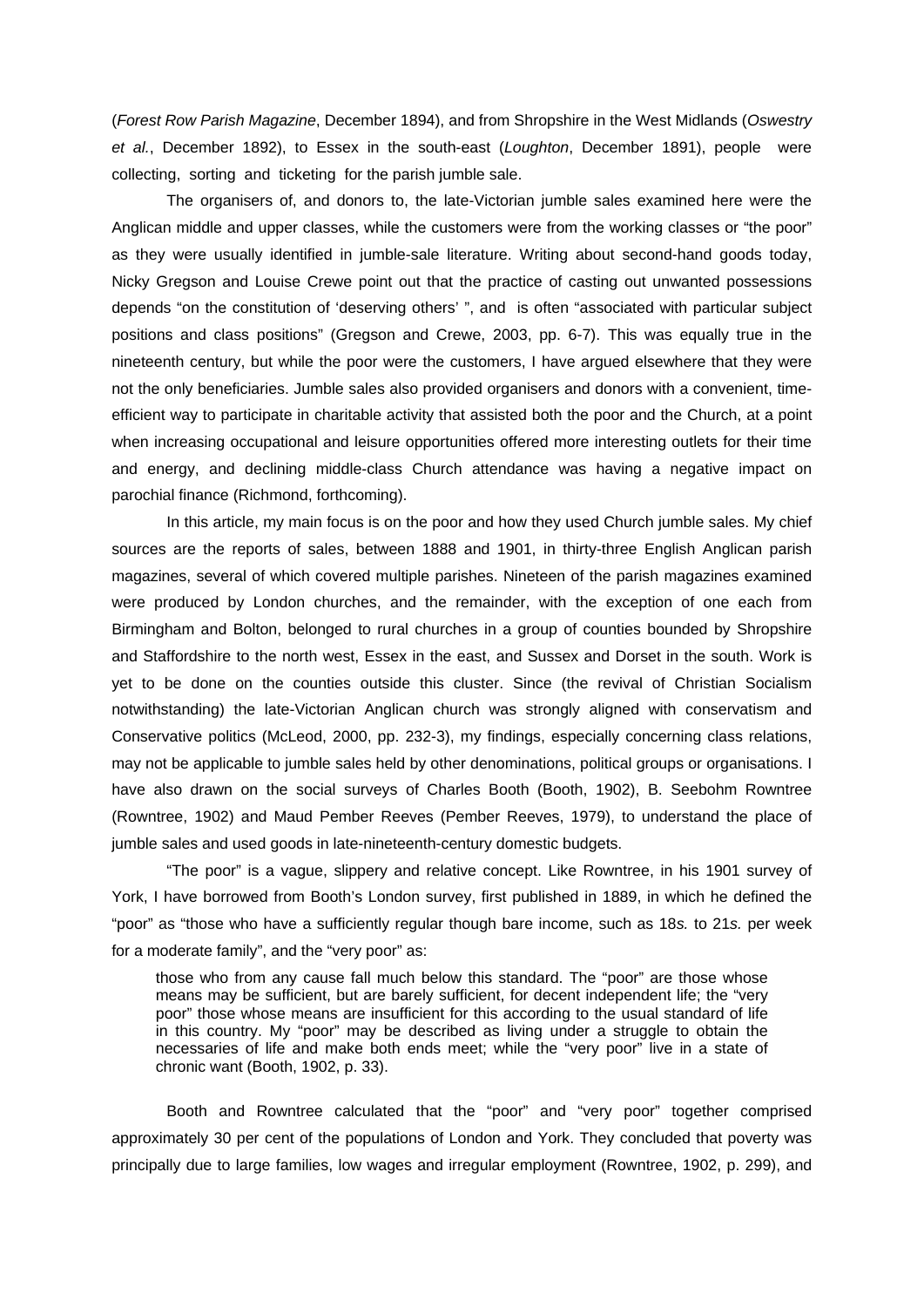in 1888, the year of the earliest jumble sale I have found, *The Times* had declared unemployment "the fundamental problem of modern society" (Burnett, 1994, p. 147). The preceding two years had seen demonstrations and riots by thousands of unemployed men in London's Trafalgar Square (Burnett, 1994, pp. 145-7), but poverty was not just an urban problem. In 1903, a small-scale investigation in rural Bedfordshire revealed 50 percent of the population in poverty, while Rowntree's wider rural survey, conducted in 1912-13 with May Kendal, found that "the vast majority" of agricultural labourers earned wages "insufficient to maintain a family of average size in a state of merely physical efficien[cy]" (Gazeley, 2003, pp. 49, 53-4). Like the USA interwar working-class families studied by Susan Porter Benson, many people in late-nineteenth-century England "were not swept up by the economy of abundance" so often associated with the industrialisation and mass production of the period, but lived in a state "in which scarcity conditioned daily life" (Porter Benson, 2008, p. 153). It is, therefore, no surprise that jumble sales became one of the range of used-goods outlets on which they relied; but what did they buy from them, and why did they buy from jumble sales rather than other providers of second-hand wares?

According to one appeal for donations, jumble sales sold a wide variety of goods, "both useful and ornamental" (*S. James Parish Magazine*, August 1896). Clothes and more expensive household goods – carpets, furniture and curtains – were the most frequently requested articles in the magazines. However, parish magazines were written by, and principally for, the middle classes – the people who organised the jumble sales – and did not necessarily reflect the needs and desires of the sales' prospective customers, the poor. Yet the magazines do suggest that the sales, and the goods they offered, were not wanting purchasers. Here I focus on clothing and, more briefly and speculatively, carpets, as the most requested items for donation, and place them in the context of working-class domestic budgets and consumption to argue that, in this respect at least, the organisers' understanding of the poor's needs and desires tallied, to some extent, with the reality.

Alexandra Palmer and Hazel Clark claim that historically the "principal rationale" of the second hand trade "was as a means for poorer people to acquire fashionable clothes" (Palmer and Clark, 2005, p. 9). However, my findings suggest that for women, at least, jumble sales were among a range of strategies, beyond the shop, including other used-goods outlets and charitable initiatives, to which the poor had recourse for essential clothing, with fashion, if it figured at all, a negligible consideration. It is, though, true that the second-hand trade "provisioned different social groups with otherwise unaffordable quality goods" (Blondé and Van Damme, 2009, p. 4), and with regard to carpets, which remained costly throughout the nineteenth century, my suggestions are more in line with Palmer and Clark's aspiration theory.

Working-class housing became the subject of increased official, commercial, and charitable concern during the second half of the century (Summers, 1979, pp. 52-3, Morris, 2001, pp. 528, 530). The 1875 Artisans' and Labourers' Dwellings Improvement Act was followed by The Royal Commission on the Housing of the Working Classes in 1884, and further Acts in 1890 and 1900 (Daunton, 1983, pp. 193-4; Burnett, 1978, pp. 131, 136, 180-1; Morris, 2001, p. 527). "[S]alubrious and affordable" housing for "respectable" workers was provided by a variety of enterprises, such as the model dwellings companies which, combining commerce and social welfare, built over 36,000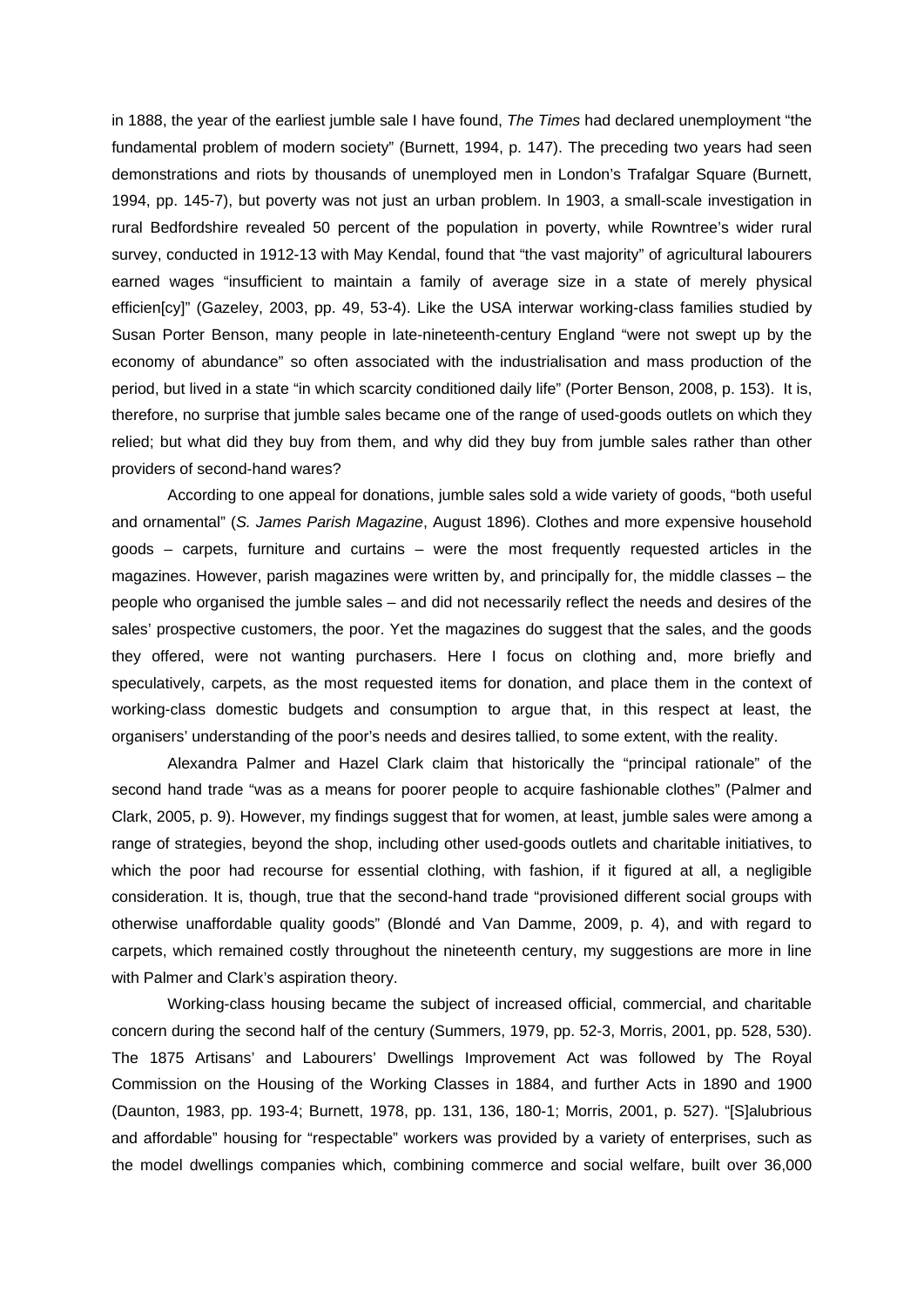homes in the capital between the 1840s and 1914 (Morris, 2001, pp. 526-30). Philanthropic experiments like Port Sunlight and Bourneville in the 1880s and 1890s created superior living conditions for industrial workers and in the country, too, there were modest improvements in labourers' accommodation (Burnett, 1978, pp. 178, 131-3). Progress was gradual and uneven, but overall the cost of working-class housing fell and the quality rose, while the introduction of metered gas supplies during the 1880s improved home lighting and cooking (Daunton, 1983, pp. 35, 238-40; de Vries, 2008, pp. 196-7).

In this context, Martin Daunton identifies "the creation of a home-based culture of domesticity" among the urban working classes, in which "the family and home ... came to be seen as a source of assertive dignity" (Daunton, 1983, pp. 265-6. See also Bourke, 1994, pp. 66-7). The working-class home became more "enclosed and private" and acted as a physical expression of the importance placed on family life (Daunton, 1983, pp. 12, 35. See also de Vries, 2008, pp. 196-7). This was manifested in the attention paid to interior decoration and comfort, and, I suggest, carpets became a key commodity in this process. While new carpets remained beyond the means of the majority, pieces of second-hand carpet, such as those available from jumble sales, offered the aspirational poor a means of partially fulfilling their ambitions.

### **Basic necessities: clothing**

Parish magazines repeatedly testified to the success of jumble sales. Camden Church, Camberwell, was so encouraged by the success of its first venture, in 1893, that it began "to arrange almost immediately for another" (*Camden*, May 1893), at which the goods "went like lightning!" (*Camden*, November 1893). The parish magazine reported "the avidity with which men, women, and children contended for possession of the goods and chattels which covered the tables" and the "crowds flocking in" (*Camden*, May 1893). Only occasionally was such anecdotal hyperbole supplemented by more statistical accounts, but where these exist they tend to support the claims. *The Alscot Magazine*, for instance, which covered five rural Warwickshire parishes across a four-mile swathe, reported that "at least 260 persons passed [through] the gates" of the July 1896 Whitchurch Rummage Sale (*The Alscot Magazine*, No. 7, 1896). The Census shows that in 1891 Whitchurch had a population of 194 (Anon., 1893, p. 367), which by 1901 had shrunk to 175 (Anon., 1903, p. 271), so the sale must have attracted customers from neighbouring villages. Furthermore, one of those villages held its own "Rummage Sale" just two months after the Whitchurch event (*Alscot,* No. 11, 1896) and in most cases, as in the Alscot parishes, the sale was repeated at least annually (*Alscot*, No. 6 and No. 8, 1897).

Both Whitchurch and Alderminster offered accompanying social events. At Whitchurch there was an evening dance which was attended by 142 people, indicating that nearly half of the 260 had attended for the sale alone (and the figure may have been higher, since we do not know that only people who had been to the sale attended the dance). But the emphasis, in the Whitchurch notices, was firmly on the sale itself and, similarly, the "Athletic Sports, Theatricals and Dancing" at Alderminster were advertised as "extra attractions" to the Rummage Sale (*Alscot*, No. 11, No. 7 and No. 8, 1896).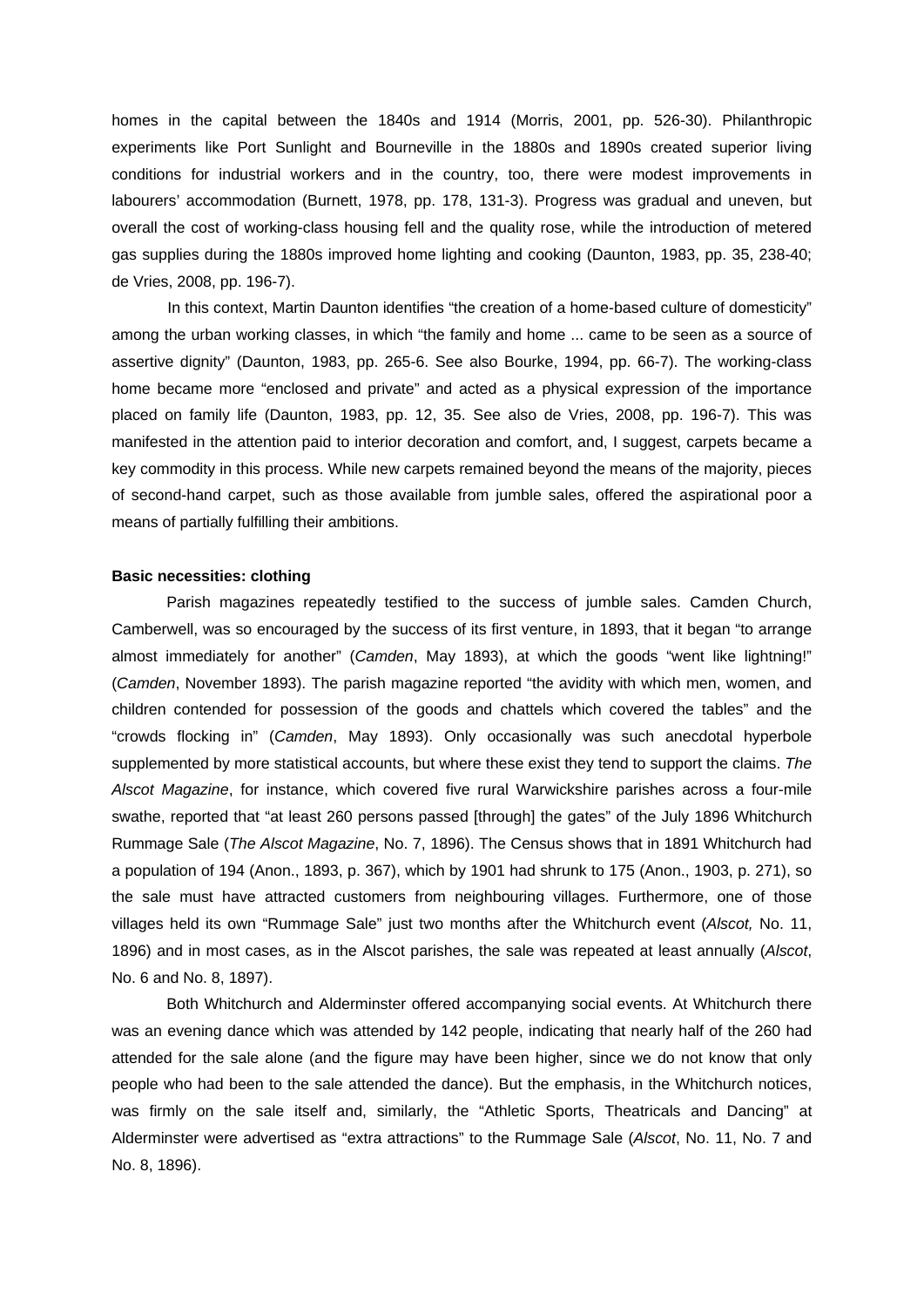Clothing, followed by carpets, furniture and curtains topped the list of most appeals for contributions. As St. Matthew's Upper Clapton put it: "We can dispose of nearly anything, especially Clothes, Carpets, Curtains, etc." (*St. Matthew's Upper Clapton, Service Paper*, April 1898). St. Paul, Clapham, gave a more detailed indication of the eclectic range of items that might be offered when it listed:

The sort of things to send.

Cast-off Clothing, Bonnets, Boots, Umbrellas, &c. Old Furniture, Strips of Carpet, Floor Cloth, Kitchen Utensils, &c. Curtains and Crockery, Pictures and Perambulators. All things and anything (*St. Paul Clapham*, No. 4, 1892).

At Sydenham, as elsewhere, while both clothing and household items were solicited, the stated object of the jumble sale "was to provide the poor with good clothes at a small price" (*St. Philips, Sydenham, Church Magazine*, January 1891). The poor could often afford clothing only by scrimping on other necessities, especially food. Booth found that "the need to pay for clothes may ... mean a desperate pinch on other things", and believed "a great deal is done with very little money in this direction" (Booth, 1902, p. 139). Maud Pember Reeves, surveying the budgets of housewives in Edwardian Lambeth, found them to be so stretched as to make clothing provision "frankly, a mystery" (Pember Reeves, 1979, pp. 61-2). "Rural mothers and wives", says Barry Reay, "had to 'make something out of nothing' " (Reay, 2004, p. 78).

Numerous families, in both town and country, relied on a combination of strategies to obtain their clothing. In York, for example, Rowntree described "Mrs. Smith, an excellent housewife, with a steady husband and three children at home". Mr. Smith was in regular employment, earning 20*s.* a week. He kept two shillings to spend on beer, tobacco and his own clothes, leaving his wife 18*s.* to meet all other household expenses. According to Rowntree, a new dress for Mrs. Smith, would

last for years. For everyday wear she buys some old dress at a jumble sale for a few shillings. Old garments, cast off by some wealthier family are sometimes bought from the ragman for a few coppers; or perhaps they are not paid for in cash, but some older rags and a few bones are given in exchange for them. Garments so purchased are carefully taken to pieces, washed, and made up into clothes for the children ... She regularly pays 6*d*. a week for sick clubs, 4*d*. for life insurance, and 3*d*. per week into the clothing club held in connection with her church ... It was obvious that with such a normal expenditure there was no appreciable sum available for "extras." "Then how do you do, Mrs. Smith," my investigator asked, "when you have to meet any extraordinary expenditure, such as a new dress, or a pair of boots?" "Well, as a rule," was the answer, "we 'ave to get it out of the food money and go short; but I never let Smith suffer – 'e 'as to go to work, and must be kept up, yer know! And then Smith 'as ollers been very good to me. When I want a new pair of shoes, or anythink, 'e 'elps me out of 'is pocket money, and we haven't to pinch the food so much" (Rowntree, 1902, pp. 55-7).

Except for the weekly 3*d.* paid into the church clothing club – which was less than she paid into either sick clubs or life insurance – Mrs. Smith had no regular clothing budget for herself and her children. The club provided a limited quantity of new clothing once a year (Richmond, 2009, p. 56) and this Mrs. Smith supplemented with second-hand garments from jumble sales and ragmen, turning to the food budget, or her husband's "pocket money" when funds ran short.

Under Booth's definitions the Smith family were "poor" rather than "very poor". This is significant, since the need for jumble sale organisers to maximise profits while providing aid, meant most charged an entrance fee that generally excluded the very poorest, who were perhaps those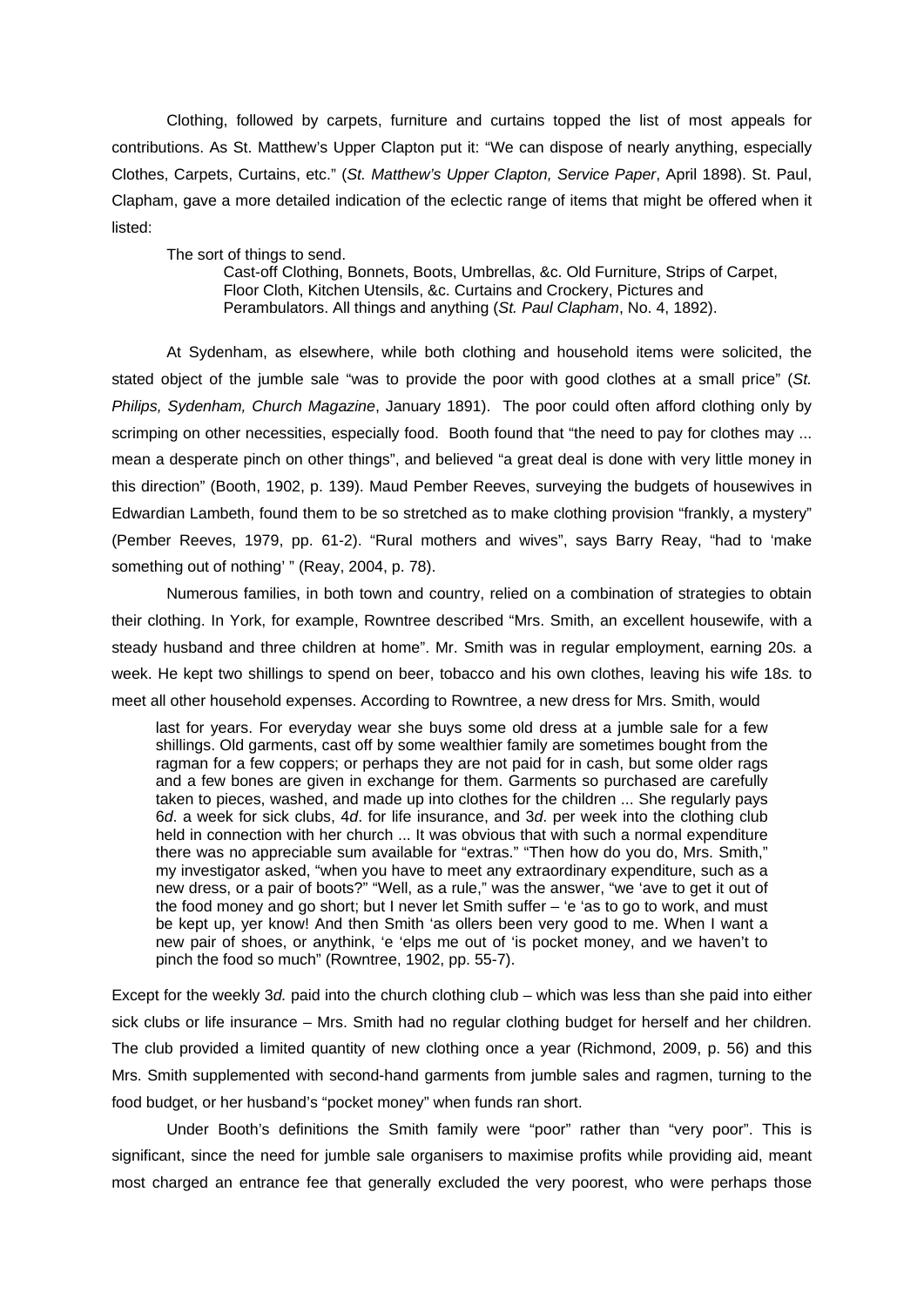most in need of the goods on offer. As at Aldenham, one penny was standard (*Aldenham Parish Magazine*, April 1898), and the fact that customers were willing to pay an entrance fee further testifies to the sales' appeal and utility. Only at Holy Trinity, Southwark, was "some little irritation at the charge of a penny for admission" reported, with "one angry lady ... refusing to come in" (*Holy Trinity, Southwark, Parish Magazine*, June 1895).

Clothing charities, like Mrs. Smith's church clothing club, proliferated in the nineteenth century, providing the poor with either free or, more often, low-cost clothing. Mostly the clothes were new, but always utilitarian, and they came with a moral agenda: recipients were to be "deserving". This might mean nomination by a patron and the exclusion of, for example, drinkers and unmarried mothers. These charities provided many poor families with useful working clothes but, as with the Smiths, not in sufficient quantities to clothe an entire family the year round. Nor did they extinguish the desire for more decorative items, especially for Sundays and holidays (Richmond, 2009, pp. 56-9, 64).

In contrast, requests for jumble sale donations suggest that the purchaser's moral character, and the suitability of goods to his or her social status, were rarely considerations. Indeed, the jumble sale was predicated on the surrender by wealthier parishioners, to the poor, of their unwanted possessions. This perhaps reflected increasingly liberal Anglican ideas at the close of the century, which took a less judgmental stance than earlier decades on who was eligible for charitable assistance and the type of goods it was appropriate to give them (Richmond, forthcoming). But this liberal ideology overlapped with, rather than simply replaced, traditionally paternalistic views, and jumble sales were often run by the same people who organised other parochial charities that did restrict the kind of clothes supplied. The key to this seeming contradiction may lie in the fact that whereas many other parochial charities were long-established, jumble sales were new and it may have been easier to introduce a new attitude with a new institution than to risk offending long-standing supporters of the older charities by changing the terms on which they operated.

Alternatively, the condition of much jumble-sale merchandise may have obviated the need for such censorship. The report of a turn-of-the-century Northamptonshire sale claimed, "There were big boots, little boots, old boots, new boots, parisienne toques, gymkhana hats, Sunday suits, work-a-day clothes, travelling trunks, skates, shrimping nets, and what not" (*Cranford Magazine*, January 1900), but how much of this should we take literally?[4] Were there really, for instance, "new boots" on sale, or was the reporter simply extemporising to convey the quantity and diversity of goods on offer?

While St. Paul's Balsall Heath noted that "kind friends sent us much good clothing" (*St. Paul's Balsall Heath Parish Magazine*, January 1894), many appeals for donations emphasised quantity rather than quality. Camberwell was far from unique when it claimed that "anything and everything, broken or bent, worn or torn, old or new, will sell" (*St. Luke's Camberwell, Parish Magazine,* July 1894). And the fact that Sydenham felt it necessary to point out that "we do not want bottomless pails, empty mustard tins, or the contents of the dust-bin", suggests it had previously received such detritus (*St. Philips*, November 1891).

Organisers determined the utility of second-hand items in clear class terms. In Camberwell, for instance, readers were asked to begin "hoarding up ... anything, however old and worn, and which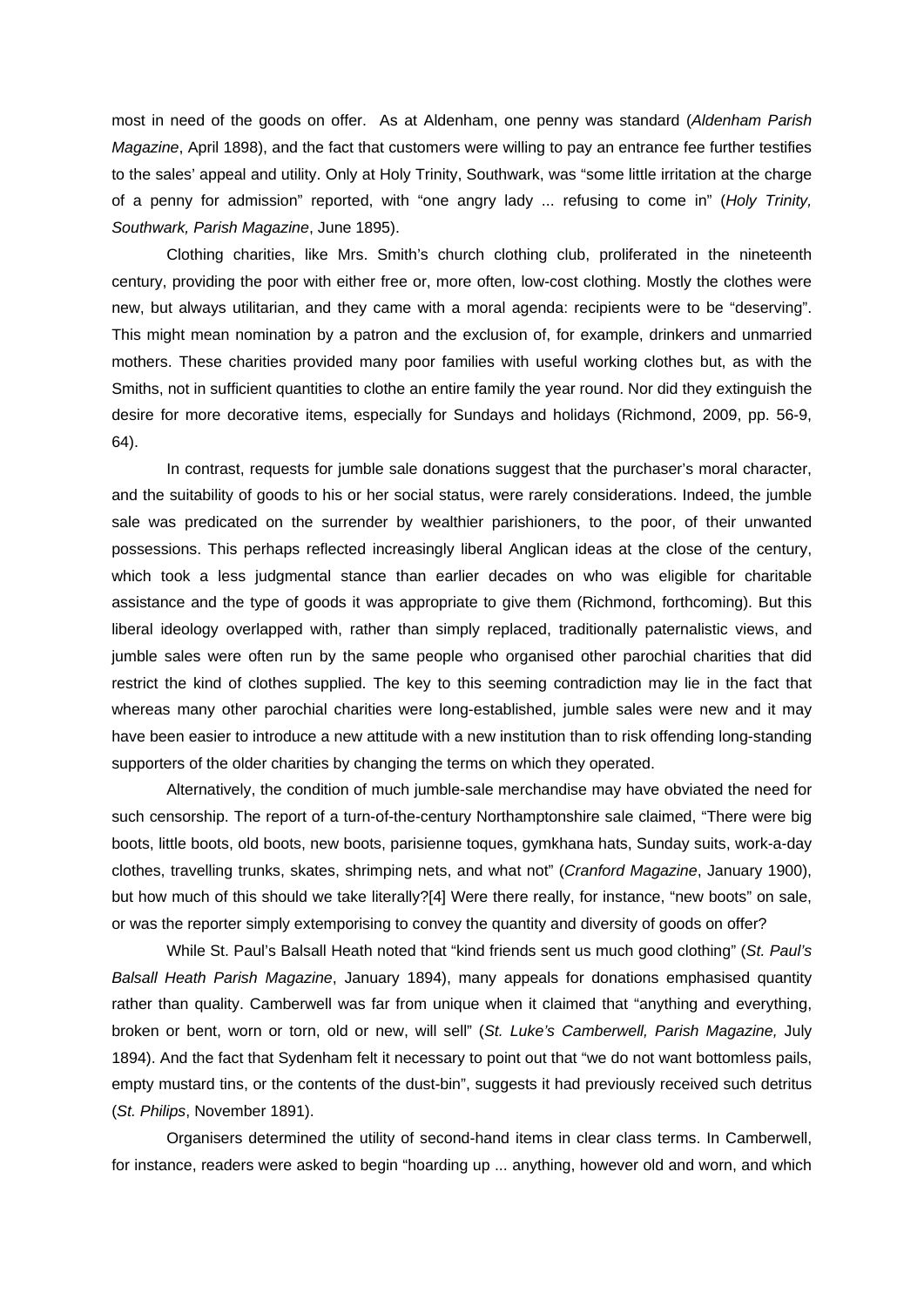may be considered no long usable in a large house" because "poor people are glad to purchase ... such commodities" (*Camden*, January 1893). In Loughton the magazine delineated the benefits to be gained from a forthcoming sale: "*first*, it will enable many of our parishioners to clear out of their houses a good deal of old rubbish; *secondly*, it will be a great benefit to our poorer brethren in giving them an opportunity of purchasing at a very small cost many useful things" (*Loughton*, December 1891). There appears to have been some form of alchemy in process which, in the space of two phrases, transformed "rubbish" into "useful things".

Doubtless location was a key factor in determining the condition and quality of goods on offer. When Camden Church appealed for donations, it ventured the possibility that some readers "may have friends in wealthy neighbourhoods where Rummage Sales are not needed and who would therefore be glad to let us have any ... [unwanted] articles" (*Camden*, August 1893). A sale that depended on donations from people who, though not "poor", had to budget carefully themselves, was unlikely to offer particularly rich pickings. And despite the contemporary "thirst for fashion" and novelty, so clearly manifested in the rise of the department store (Entwistle, 2000, pp. 131-2, 232-4), many middle-class women extended their own budgets by buying and selling used clothes, rather than simply giving them away, and, it seems, renovated or remade garments to lengthen their use (Burman, 1999, pp. 40-41).

The condition of the garments by the time they reached the jumble sale may, therefore, have left much to be desired. Rowntree's report incorporated 13 budgets showing the "minimum necessary annual cost of clothing for a [working-class] woman". This included only one dress and in four instances this was bought at a jumble sale (Rowntree, 1902, pp. 395-6). These dresses were for everyday wear which, as Maud Pember Reeves discovered, claimed very low priority in the household budget and could be extremely shabby: "The women seldom get new clothes ... The men go to work and must be supplied, the children must be decent at school, but the mother has no need to appear in the light of day" – she could shop after dark if necessary (Pember Reeves, 1979, p. 64).

Six of the remaining nine dresses in Rowntree's budgets were described as "second-hand", which may simply indicate the different terminology the contributors used, or may denote their differentiation between jumble sale goods and those obtained from other second-hand outlets. If the latter, it is difficult to determine the basis of the differentiation, but price does not appear to be a key factor. The four jumble sale dresses each cost between 4*s.* 6*d.* and 7*s.* 6*d.*, compared with between 4*s.* 6*d.* and 8*s.* 6*d.* for the second-hand ones. Also, there is nothing in Mrs. Smith's description of her "old dress", for "everyday wear" bought "at a jumble sale for a few shillings", to suggest that jumblesale clothes were of better quality or in better condition than those obtained from other second-hand outlets. The more noticeable contrast is between both the jumble-sale and other second-hand dresses and the remaining three, each of which were new and cost 10*s.* 0*d.* (Rowntree, 1902, pp. 55, 395-6)*.* 

Rowntree also gave fifteen budgets for men's everyday clothing, in fourteen of which the coats, vests and some trousers were "second-hand" (Rowntree, 1902, pp. 393-4). There was no mention of jumble sales, although many requests for donations specifically included men's clothing. Perhaps no jumble sales were held when these men required clothing, or the second-hand clothes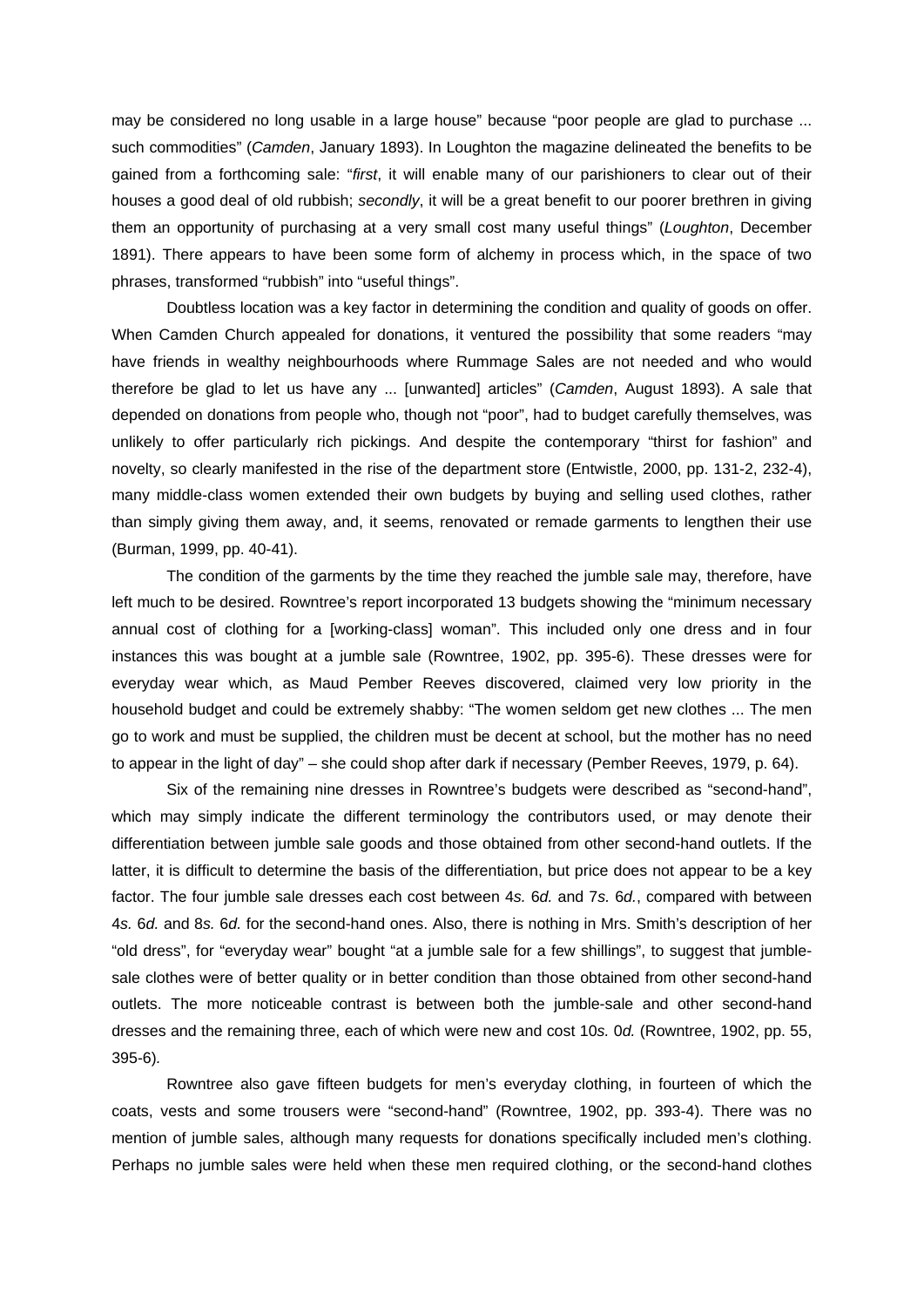included jumble-sale purchases. But taking into account Pember Reeves's findings about the need for many men to be reasonably well-presented at work, it is possible that potential working clothes were too dilapidated for a "respectable" man by the time they reached the jumble sale. Alternatively, despite the mention of "work-a-day clothes" in the Cranford report (*Cranford*, January 1900), the style and fabric of middle-class men's discarded garments may not have been suitable for the occupations in which many working-class men were employed. A competent needlewoman could potentially alter her own shabby jumble-sale dress to achieve a better fit or style, but alterations to men's outerwear required tailoring skills beyond the capabilities of most housewives (Ugolini, 2007, p. 209).

Rowntree's budgets aside, there is little concrete information on the price of jumble sale goods, with most magazines reporting only generally on the "merely nominal" (*St. Matthew's*, May 1889) or "very low prices" (*All Saints, Clapham Park, Church Magazine*, May 1898). St. Mary Newington claimed that "Dresses which cost pounds went for shillings, and boots and shoes which cost many shillings went for pennies" (*St. Mary*, January 1889), but it is difficult to know whether this was really the case or just more rhetoric. Rowntree confirms that jumble-sale dresses could indeed be bought for shillings, but what they had originally cost is another matter.

Jumble sales appear to have been eagerly attended, but neither the social surveys nor the parish magazines provide any evidence that the poor preferred them to other second-hand outlets. Jumble sales may simply have extended the range of used-good markets, rather than offering better quality, variety or prices. But even if jumble sales were preferred, the ability to buy clothes from them probably often rested simply on one occurring at the same time as the need for a particular garment. Tight budgets left even the most prudent housewives little opportunity for speculative purchases against future need. This also meant that many people had no clothing in reserve, so when a garment wore out it required replacement as soon as possible and could not wait for the next jumble sale.

The quality and condition of the goods on offer probably varied, not only between but within jumble sales. This, whatever its literal veracity, appears to be what the Cranford report is aiming to convey with its juxtaposition of working clothes and "Sunday suits" (*Cranford*, January 1900), and it seems some rather more exotic items did make their way to the jumble sales. At St. Mary Newington in November 1888:

All the things which were to be sold, were rapidly sold, with the exception of an ermine cape. Princes and Judges wear ermine, it has gone out of fashion with Ladies, and there are not any Princes and Judges in Newington. A purchaser has been found for this, elsewhere (*St. Mary*, January 1889).

While an ermine cape seems, even to the report's author, an unusual item of jumble sale merchandise, there appears to be little reason for invention and its very oddness, the focus on it and the claim of a subsequent buyer strengthen the reliability of the report.

Less clear is why the cape did not sell, although the price may have been prohibitive, and for women like Pember Reeves's housewives, struggling with budgets that left them too ill-clad to show themselves in daylight, an ermine cape was an irrelevance. Yet most people, except the very poorest, had something different for non-working days (even if it did spend most of its life in the pawnshop), and there is nothing to indicate that just because the York women bought their day-to-day dresses at jumble sales they did not sometimes buy holiday clothes there too – Rowntree's budgets dealt only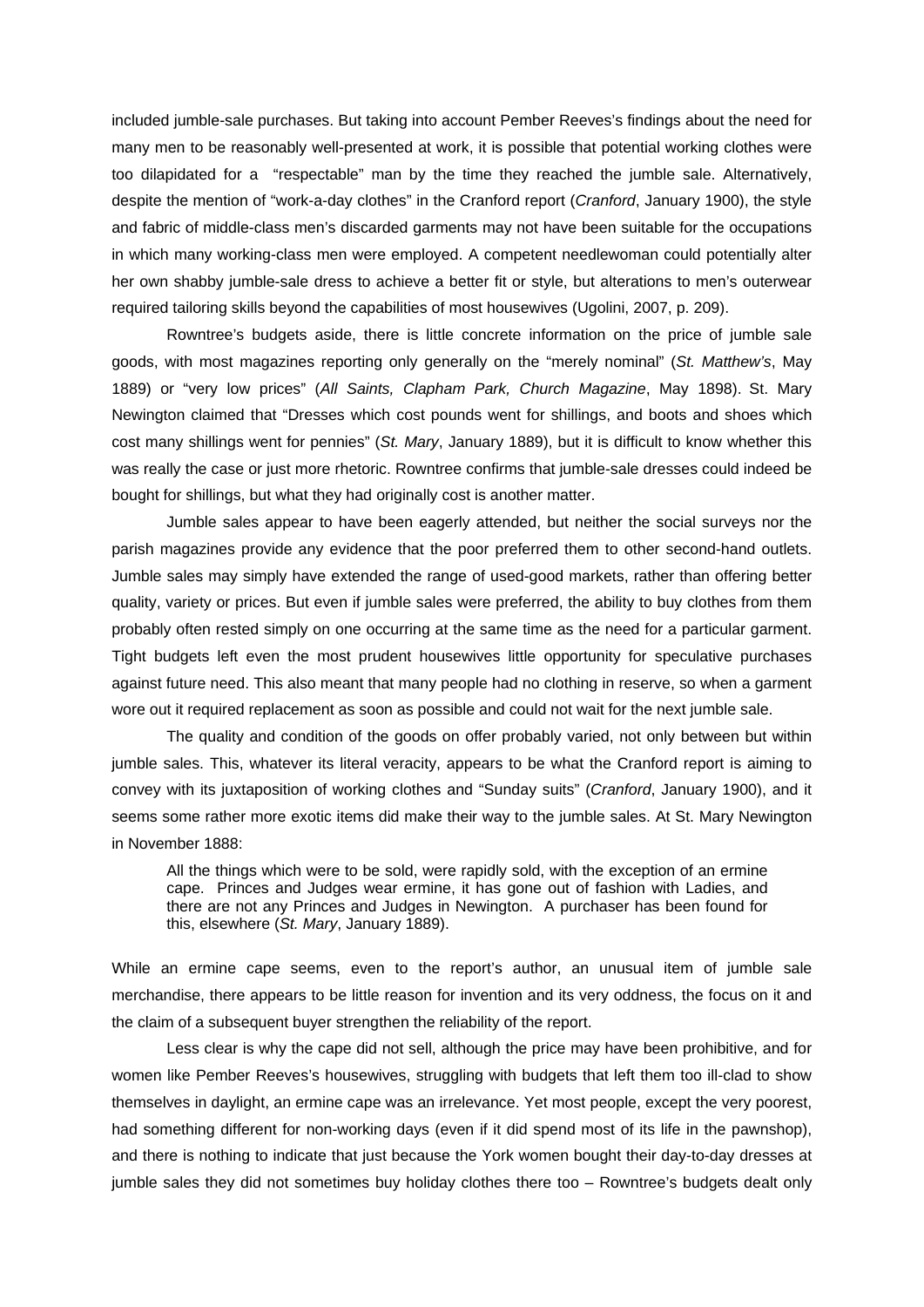with the minimum of necessary clothing. It is difficult to imagine there were never any gems among the "rummage", even if the majority of the items were old and worn. Furthermore, the emphasis on requests for carpet in jumble sale appeals also suggests they were not frequented solely for basic necessities.

# **"Luxury" goods: carpets**

## "[O]ld carpets or bits of carpets ... are always in great demand" *(Aldenham,* July 1900)

In the late nineteenth century, carpet held significance and value far beyond its practical, insulatory properties. "Statisticians", says Asa Briggs, "treated it as the symbol of comfort, and designers treated it as a symbol of taste" (Briggs, 2003, p. 197). During the second half of the century, even with mechanisation of manufacture, doubling of British production and falling prices, carpet remained an expensive commodity (Bartlett, 1978, p. 64; Benson, 1994, p. 39). Despite advertisements for low-cost carpets (Church, 2000, p. 638), even after a price war in the early 1890s, the cheapest rarely sold, wholesale, at less than 3*s*. per yard (27 inches wide) (Bartlett, 1978, pp. 42- 5). Carpet became fashionable among the middle classes, but remained beyond the reach of most poorer families. As late as 1946 a government enquiry found 52 per cent of working-class households to be without carpet and another 29 per cent with carpet only in one room (Bartlett, 1978, p. 63). Only technological advances after the Second World War brought cheap carpet to the masses (Attfield, 1994, p. 206).

In Arthur Morrison's 1896 tale of the Jago, a fictional rendering of the Old Nichol slum area of East London, Dicky, a native child, surveyed the room opposite – and so different from – that of his own family. The room was inhabited by the Ropers, industrious outsiders who, "fallen on evil times and out of work", had been forced to move to "the blackest pit in London". In the Jago they were "[c]ollectively ... disliked as strangers: because they furnished their own room, and in an obnoxiously complete style". Dicky had never seen a room like it: "Everything was so clean ... Also there was a strip of old carpet on the floor" (Morrison, 1995, pp. 1, 32-3). As Morrison's tale played out, slum clearance loomed over the Jago, echoing the increasing philanthropic and government focus on working-class housing. Although there was a gulf between plans for improvement and their realisation (Burnett, 1978, p. 142), workers' expectations were rising and the increased value placed on home and family was manifested in increased expenditure on household goods (Church, 2000, pp. 636-7; Benson, 2003, p. 146; Edwards, 2005, p. 154).

In the homes of most workers, the kitchen doubled as the living room, but in those of the most prosperous, which Rowntree reckoned to be twelve per cent of York working-class homes (Rowntree, 1902, p. 148), there was also a parlour. Cramped living conditions notwithstanding, this "almost sacred ... choice apartment" as Londoner Fred Willis put it (Daunton, 1983, p. 277), was not for everyday occupation, but "chiefly used on Sundays or as a receiving-room for visitors who are not on terms sufficiently intimate to be asked into the kitchen" (Rowntree, 1902, pp. 148-9). The parlour, both through its contents and its disuse, implying surplus, acted as the showpiece and material expression of the family's prosperity (Johnson, 1988, p. 37; Edwards, 2005, p. 159). It might, for instance, have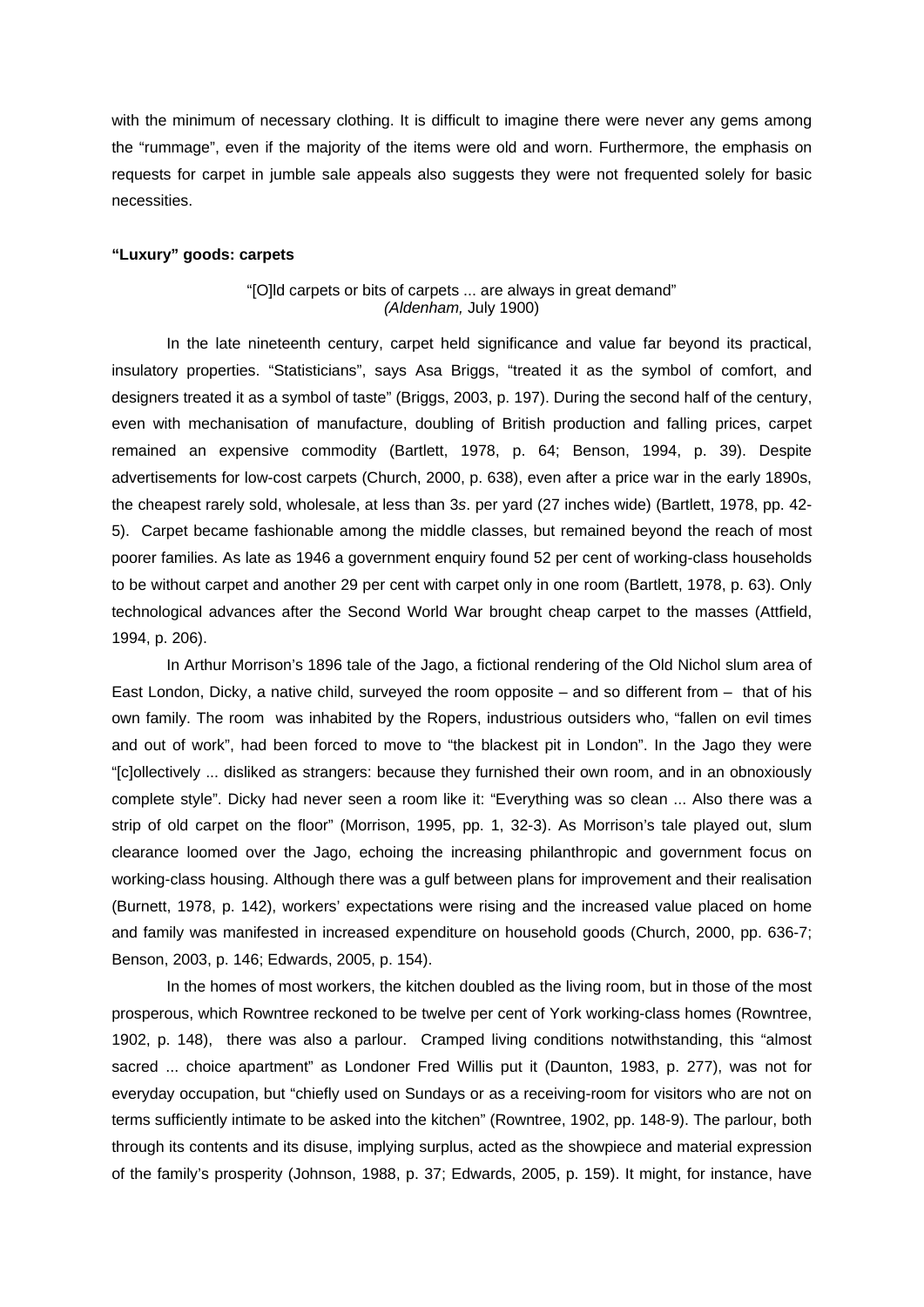contained "a piano and an over-mantel in addition to the usual furniture, not to speak of ornamental mantelpieces of imitation marble and brightly-tiled hearths" (Rowntree, 1902, p. 148). Here, too, in contrast with the usual kitchen linoleum, which was hardwearing and easy to clean, a carpet was necessary to achieve the desired atmosphere of comfort and prosperity (Rowntree, 1902, p. 148; Daunton, 1983, p. 279). Journalist James Haslam, describing a 1910 Lancashire cotton-spinner's parlour, detailed a profusion of furniture and ornaments amid which he isolated the telling sentence: "There was a carpet on the floor" (Daunton, 1983, pp. 282-3).

The homes of the less prosperous  $-$  the majority  $-$  also strove for touches of comfort (Edwards, 2005, p. 218). In the combined kitchen and living room there might be, said Rowntree, "perhaps a couch, covered with American cloth", and "coloured plates from the *Graphic* or other Christmas Supplement" on the walls (Rowntree, 1902, p. 151). Burnett remarks that "a home-made rag hearthrug on the linoleum [was] more likely than a carpet". However, the "status symbols" to which the inhabitants aspired "were much the same as in the artisan class", even though "their achievement [was] much less common" (Burnett, 1978, p. 170). One of the homes described by Rowntree was inhabited by a labourer, earning 18*s.* a week, his wife and baby daughter. Rowntree wrote censoriously of the wife's inability to budget, which left her malnourished, and of her own and the bedding's dirty appearance. Yet, despite the dirty bedding, she clearly took pride in her tworoomed house. The furniture, said Rowntree, was utilitarian, but there were "a few pictures and prints on the wall ... some ornaments on the mantelpiece ... clean muslin curtains in the window" and on the red-brick floor some "strips of old carpet" (Rowntree, 1902, p. 277).

One appeal for jumble-sale donations spoke for many others when it claimed "to know that the hunger for old carpets ... was by no means satisfied when everything was sold, and there is no doubt that if we had had twice as many ... we could have sold them all" (*Aldenham*, August 1899). John Benson agrees with Burnett that the poor yearned for material possessions, but "were almost bound to be frustrated in their ambitions" (Benson, 2003, p. 159). It is possible that jumble sales provided the opportunity to alleviate some of that frustration through acquisition of a strip of the coveted carpet. There is nothing in my findings to show that the poor preferred jumble sales to other outlets as a source for old carpet. Rather, I would suggest, its desirability, and relative scarcity, meant that carpet was eagerly sought wherever it was offered for sale.

### **Conclusion**

We no doubt look forward to the time when such an institution as a Jumble Sale will be superflous *(sic)*, but unfortunately that time is not yet (*St. Matthew's*, May 1893).

Anglican jumble sales appear to have emerged in the late 1880s and been quickly integrated into the budgeting strategies of the poor. They were a source of both necessary items, particularly clothing, and desirable, but non-essential, commodities such as carpets, coveted for their symbolic value in a period of increased focus on home and family. As such, jumble sales responded both to continuing poverty and the increased desire for consumption among the poor. Prices seem to have been similar to those of other second-hand vendors and the quality of goods variable, and although jumble sales appear to have been eagerly attended by the poor, I have found no evidence that they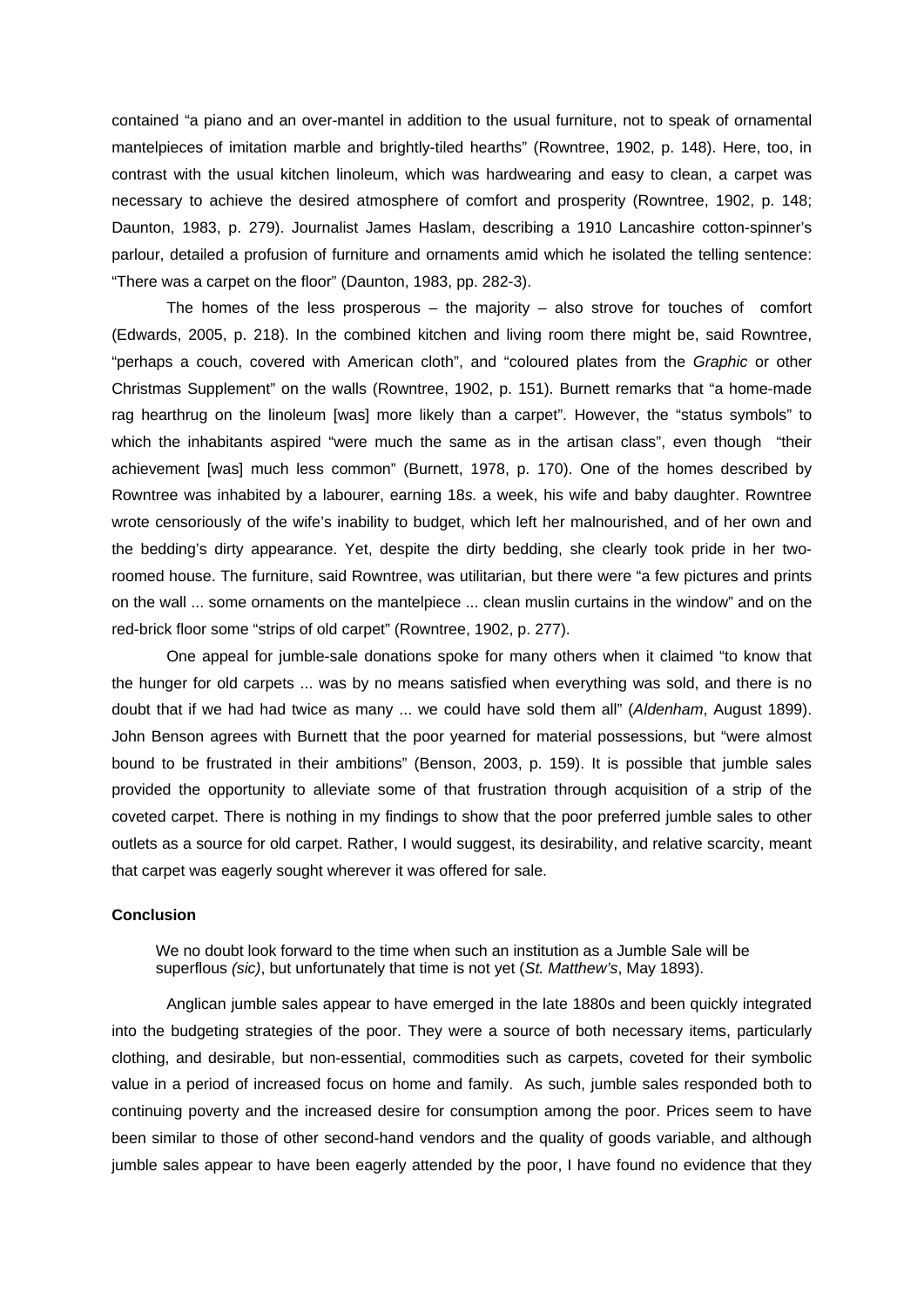preferred them to other used-goods outlets. While there seems to have been little concern about moral regulation of the goods, the sales generally excluded the poorest individuals – and thus, perhaps, the 'undeserving' – through the imposition of admission fees.

The longevity of jumble sales attests to their popularity, but we still know little about them. Further work is needed on the quality, condition and cost of jumble sale merchandise and this might provide more precise information about what customers bought and why they chose jumble sales for these purchases rather than other second-hand outlets. It might also tell us more about the age, gender and income of the customers. Many parish magazines refer to female purchasers, but there are occasional tantalising references to men and children (*Camden*, May 1893), which raise questions about who bought what and for whom. There is also further work to be done on the differences between rural and urban sales; reports of the latter rarely hint at the associated conviviality indicated by the dancing and sports attached to the rural Warwickshire sales discussed above. It is possible that economically, too, the sales were of greater significance to the rural poor with limited access to other purchasing opportunities, than to their counterparts in towns and cities where a broader range of second-hand and new goods' retailers were available.

The sales examined here brought the different classes into contact, yet reinforced the gulf between them by meeting the needs of the poor with the redefined refuse of the better off. This was emphasised through a tiresome jocularity which characterised many jumble sale reports, and served to distance the authors and readers from the purchasers. St. Matthew's Upper Clapton, for instance, thanked "the many donors who sent such a capital lot of articles – mostly 'real antique,' and as may be imagined from the sum they fetched 'of great value' " (*St. Matthew's*, July 1890). Doubtless the irony would have been lost on the poor, for whom scrabbling among the "rubbish" of wealthier contemporaries was a serious business, a chance to obtain essential clothing and small luxuries to eke out tight budgets and make their families and inadequate homes a little more comfortable.

#### Notes:

- 1. According to the *Oxford English Dictionary* "jumble" entered the language in the seventeenth century (*Oxford English Dictionary*).
- 2. Parish magazine titles are given in full at first citation and abbreviated thereafter.
- 3. Not all "American" sales or fairs were jumble sales. While that held at St. Jude's, Kensington, in 1894 was a sale of "old clothes, old furniture, &c." (*St. Jude's, S. Kensington, Parish Magazine*, April 1894), the one at Camden Church in 1900, was more akin to a garden party or fête, aimed at the middle classes (*Camden*, May 1900).
- 4. My thanks to Mr. Steve Garton for alerting me to this source.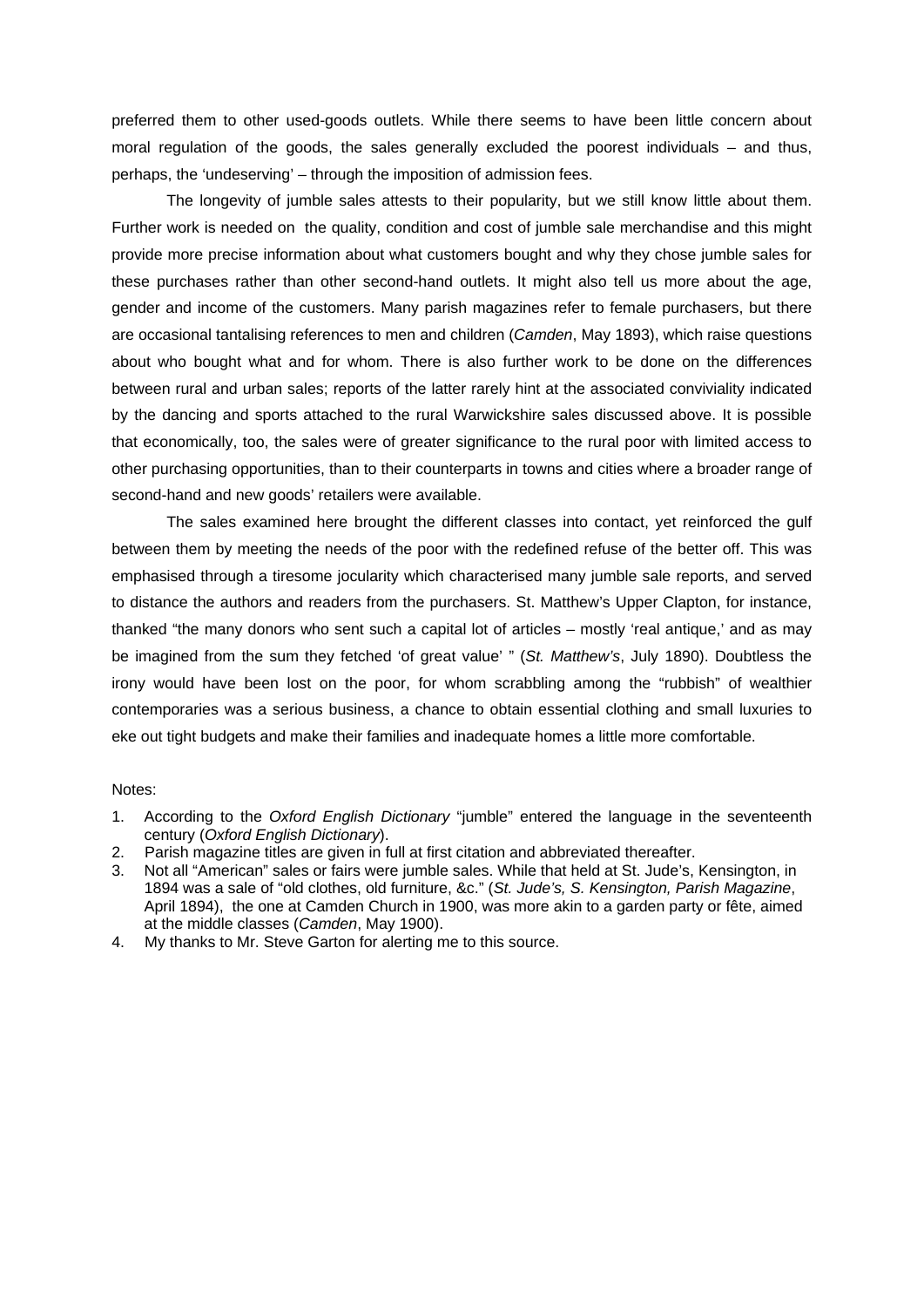## **References**

Parish magazines held at the British Library where archive not stated.

*Aldenham Parish Magazine* (1898), April; (1899), August; (1900), July.

*All Saints, Clapham Park, Church Magazine* (1898), May, All Saints' Parish Records, P95/ALL2/29, London Metropolitan Archives, London.

*(The) Alscot Magazine* (1896), No. 7, No. 8, No. 11; (1897), No. 6, No. 8.

Anon. (1893), *Census of England and Wales, 1891, Area Houses and Population, Vol. I, Administrative and Ancient Counties*, HMSO, London.

Anon. (1903), *Index to the Population Tables for England and Wales in the County Volumes of the Census Report, 1901*, HMSO, London.

Anon. (1816), *Report from the Select Committee of the House of Commons on the Earl of Elgin's Collection of Sculptured Marbles; &c.*, John Murray, London.

Attfield, J. (1994), "The tufted carpet in Britain: its rise from the bottom of the pile, 1952-1970", *Journal of Design History*, Vol. 7 No. 3, pp. 205-16.

Bartlett, J. N. (1978), *Carpeting the Millions: The Growth of Britain's Carpet Industry*, John Donald Publishers, Edinburgh.

Benson, J. (1994), *The Rise of Consumer Society in Britain, 1880-1980*, first edition 1988, Longman, Harlow.

Benson, J. (2003), *The Working Class in Britain 1850-1939*, I. B. Tauris, London.

Blondé, B. and Van Damme, I. (2009), "Fashioning old and new or moulding the material culture of Europe (late seventeenth-early nineteenth centuries)", in Blondé, B., Coquery, N., Stobart, J. and Van Damme, I. (Eds), *Fashioning Old and New: Changing Consumer Patterns in Western Europe (1650- 1900)*, Brepols, Turnhout, pp. 1-13.

Booth, C. (1902), *Life and Labour of the People in London: First Series: Poverty, Vol. I: East, Central and South London*, first edition 1889, Macmillan and Co., London.

Bourke, J. (1994), *Working-class Cultures in Britain 1890-1960: Gender, Class and Ethnicity*, Routledge, London.

Briggs, A. (2003), *Victorian Things*, Sutton Publishing, Stroud.

Burman, B. (1999), "Made at home by clever fingers: home dressmaking in Edwardian England", in Burman, B. (Ed.), *The Culture of Sewing: Gender, Consumption and Home Dressmaking*, Berg, Oxford, pp. 33-53.

Burnett, J. (1978), *A Social History of Housing 1815-1970*, David & Charles, Newton Abbot.

Burnett, J. (1994), *Idle Hands: The Experience of Unemployment, 1790-1990*, Routledge, London.

*Camden Parish Magazine* (1893), January, May, August, November; (1894), January, April; (1900), May, Camden Church, Camberwell, Records, P73/CAM/105, London Metropolitan Archives, London.

*Cranford Magazine* (1900), January, Cranford Parish Records, Cranford 88p/76, Northamptonshire Record Office, Northampton.

Church, R. (2000), "Advertising consumer goods in nineteenth-century Britain: reinterpretations", *The Economic History Review*, Vol. 53 No. 4, pp. 621-45.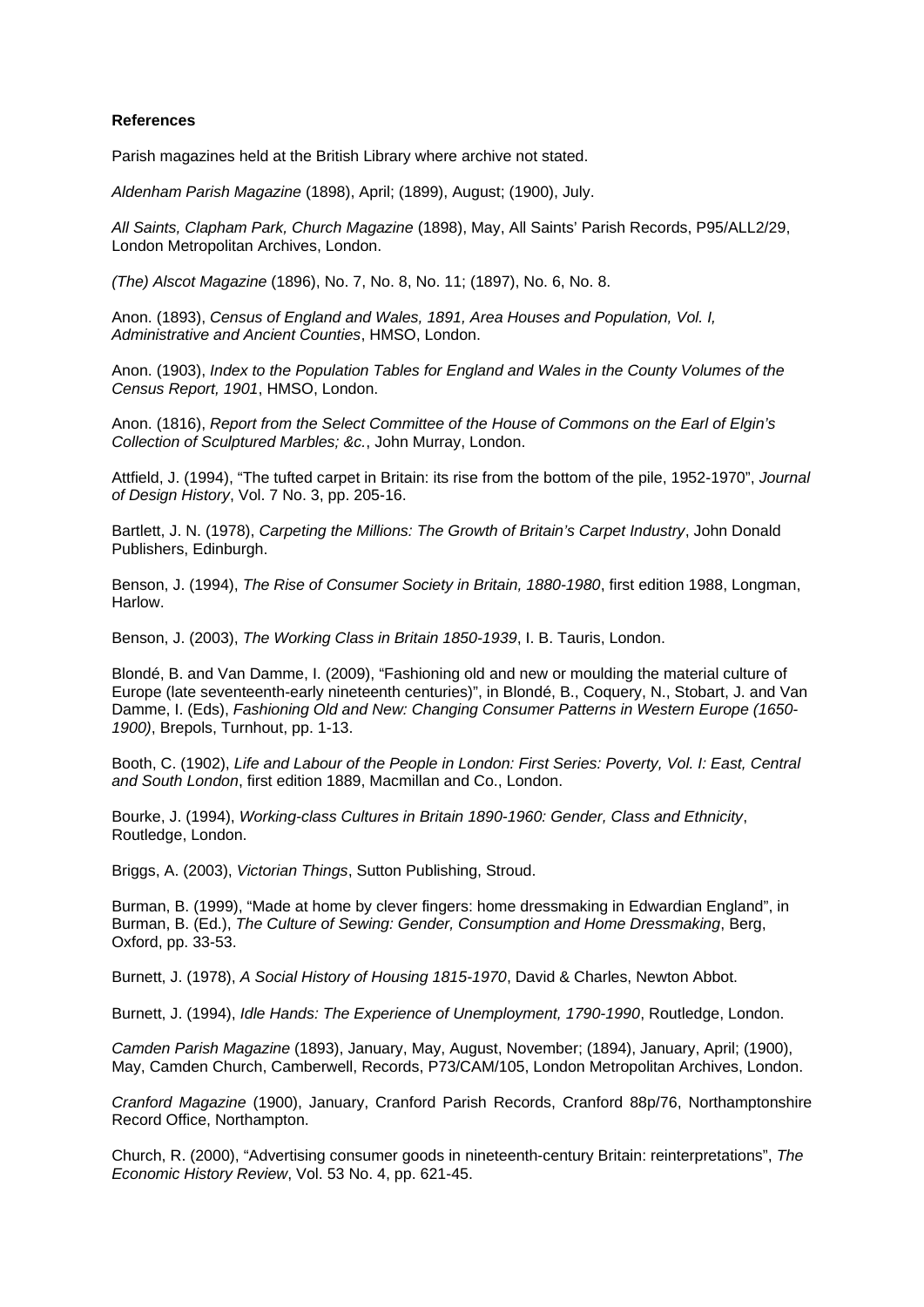Daunton, M. (1983), *House and Home in the Victorian City: Working-Class Housing 1850-1914*, Edward Arnold, London.

Edwards, C. (2005), *Turning Houses Into Homes: A History of the Retailing and Consumption of Domestic Furnishings*, Ashgate, Aldershot.

*Emmanuel Parish Magazine* (1897), January, Emmanuel Church, Cannon St., Bolton Records, L108/1/23, Manchester Archives and Local Studies, Manchester.

Entwistle, J. (2000), *The Fashioned Body: Fashion, Dress and Modern Social Theory*, Polity Press, Cambridge.

*Forest Row Parish Magazine* (1894), December, Forest Row Parish Records, PAR 342/7/1/5, East Sussex Record Office**,** Lewes, East Sussex.

Gazeley, I. (2003), *Poverty in Britain 1900-1965,* Palgrave Macmillan, Basingstoke.

Gregson, N. and Crewe, L. (2003), *Second-Hand Cultures,* Berg, Oxford.

Johnson, P. (1988), "Conspicuous consumption and working-class culture in late-Victorian and Edwardian Britain", *Transactions of the Royal Historical Society*, Fifth Series, Vol. 38, pp. 27-42.

*Holy Trinity, Southwark, Parish Magazine* (1895), June, Holy Trinity, Southwark, Parish Records, P92/TRI/75, London Metropolitan Archives, London.

*Loughton Parish Magazine* (1891), December.

McLeod, H. (2000), *Secularisation in Western Europe, 1948-1914*, Macmillan Press, Basingstoke.

Morris, S. (2001), "Market solutions for social problems: working-class housing in nineteenth-century London", *The Economic History Review*, Vol. 54 No. 3, pp. 525-545.

Morrison, A. (1995), *A Child of the Jago*, first edition 1896, Academy Chicago Publishers, Chicago.

*(The) Oxford English Dictionary*, available at http://www.oed.com/ (accessed 12 January 2009).

Palmer, A. and Clark, H. (Eds) (2005), *Old Clothes, New Looks: Second Hand Fashion*, Berg, Oxford.

*(The) Parish Magazine for Oswestry, Whittington, Moreton, Welsh Frankton, The Lodge, Trefonen and Other Neighbouring Parishes* (1892), December.

Pember Reeves, M. (1979), *Round About a Pound a Week*, first edition 1913, Virago, London.

*Pinner Parish Magazine* (1895), April.

Porter Benson, S. (2008), " 'What goes 'round comes 'round' ": second-hand clothing, furniture and tools in working-class lives in the interwar USA", in Fontaine, L. (Ed.), *Alternative Exchanges: Second-hand Circulations from the Sixteenth Century to the Present*, Berghahn Books, New York, pp. 152-64.

Reay, B. (2004), *Rural Englands: Labouring Lives in the Nineteenth Century,* Palgrave Macmillan, Basingstoke.

Richmond, V. (forthcoming), "The English Church jumble sale: parochial charity in the modern age", in Van Damme, I. and Stobart, J. (Eds), *At the Fringes of Modernity? Second-hand as Consumer Culture and Practice in Europe, 1680-1900,* Palgrave Macmillan, Basingstoke.

Richmond, V. (2009), " 'Indiscriminate liberality subverts the morals and depraves the habits of the